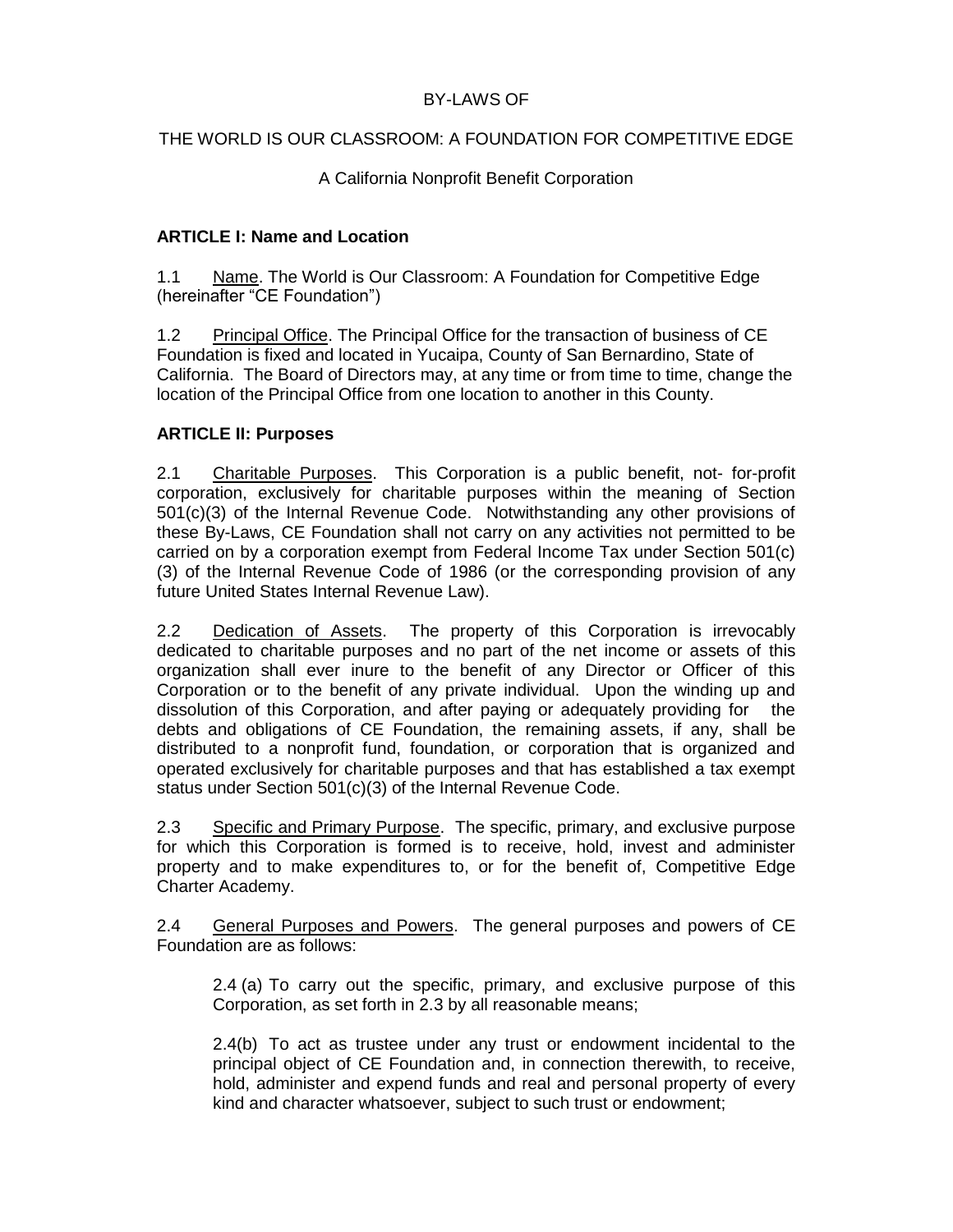2.4(c) To dedicate its energy and resources to the support of Competitive Edge Charter Academy through the use of donations, fundraising, grants, community and educational partnerships in order to provide financial assistance to the students, families, and friends of Competitive Edge Charter Academy; .

2.4(d) To solicit, collect, receive, acquire, hold, and invest money and property, both real and personal, including money and property received by gift, contribution, bequest, or devise; to sell and convert property, both real and personal, into cash; and to use the funds of this Corporation and the proceeds, income, rents, issues, and profits derived from any property of this Corporation for any of the purposes for which this Corporation is formed;

2.4(e) To purchase, acquire, own, hold, sell, assign, transfer, dispose of, mortgage, pledge, hypothecate, or encumber, and deal in shares, bonds, notes, debentures, or other securities or evidences of indebtedness of any person, firm, corporation, or association and, while the owner or holder of them, to exercise all rights, powers, and privileges of ownership;

2.4(f) To purchase, acquire, own, hold, use, lease (either as lessor or lessee), sell, exchange, assign, convey, dispose of, mortgage, hypothecate, or encumber real and personal property;

2.4(g) To borrow money, incur indebtedness, and secure repayment by mortgage, pledge, deed of trust, or other hypothecation of property, both real and personal;

2.4(h) To enter into, make, perform, and carry out contracts of every kind for any lawful purpose without limit on amount, with any person, firm, association, corporation, municipality, county, parish, state, territory, government (foreign or domestic), or other municipal or governmental subdivision;

2.4(i) To do all things necessary, expedient, or appropriate to the accomplishment of any of the objects and purposes for which this Corporation is formed; and

2.4(j) To have and exercise all the rights and powers conferred on nonprofit corporations under the General Nonprofit Corporation Law of the State of California as such law is now in effect or may at any time hereafter be amended.

### **ARTICLE III: Membership**

This Corporation shall have no members.

#### **ARTICLE IV: Directors**

4.1 Powers. Subject to limitations imposed by law or the Articles of Incorporation, all corporate powers shall be exercised by or under the authority of, and the business and affairs of CE Foundation shall be controlled by, the Board of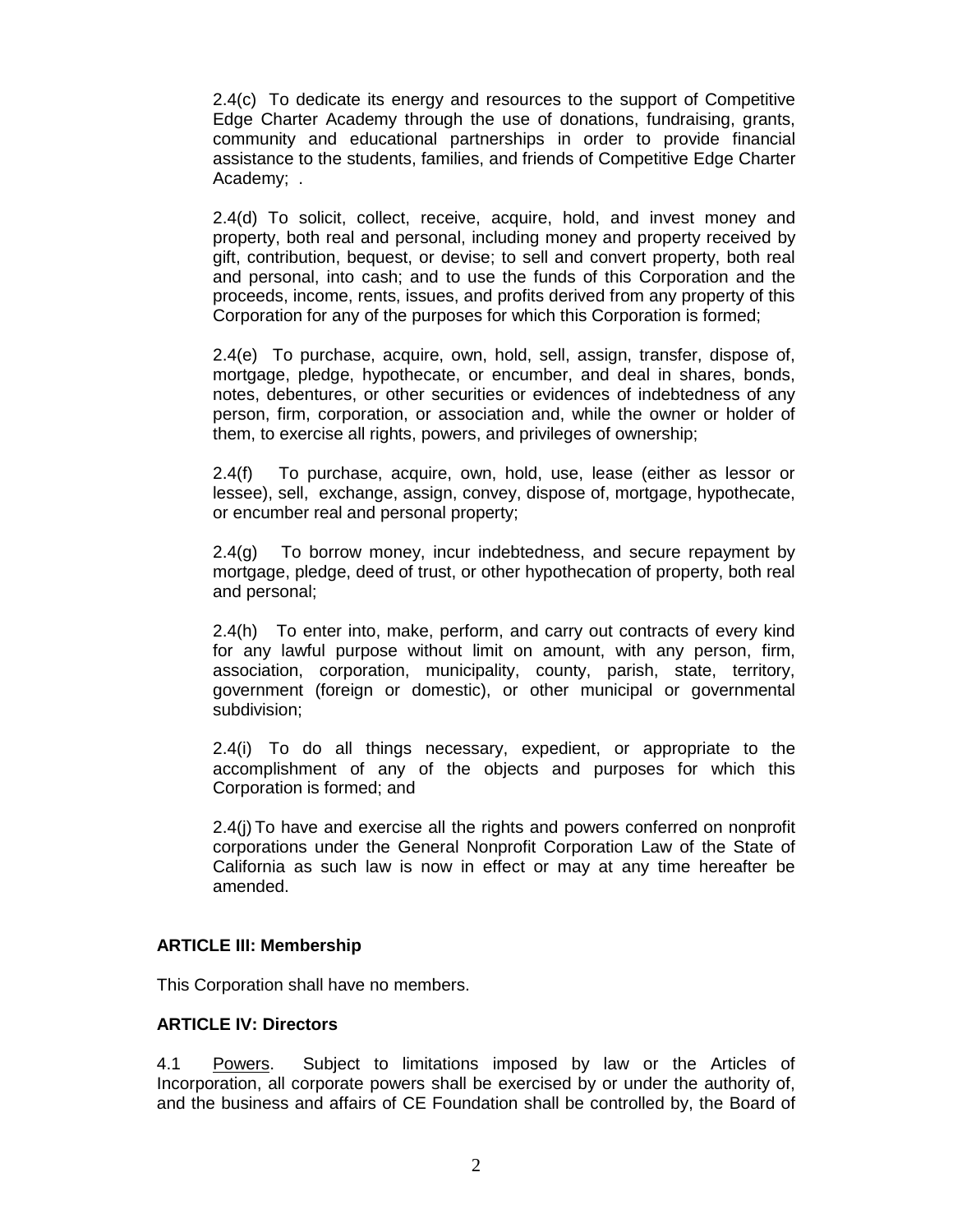Directors. Without limiting the general powers, the Board of Directors shall have the following powers:

4.1(a) To select and remove all other Officers, agents, and employees of CE Foundation, prescribe such powers and duties for them as may not be inconsistent with law, the Articles of Incorporation, or the By-Laws, fix their compensation, and require from them security for faithful service;

4.1(b) To appoint an Executive Committee (to be composed of two or more Directors);

4.1(c) To conduct, manage, and control the affairs and business of CE Foundation, and to make rules and regulations not inconsistent with law, the Articles of Incorporation, or the By-Laws; and

4.1(d) To borrow money and incur indebtedness for the purposes of CE Foundation, and for that purpose to cause to be executed and delivered, in the Corporate name, promissory notes, bonds, debentures, deeds of trust, mortgages, pledges, hypothecations, or other evidence of debt and securities.

4.2 Number of Directors. The authorized number of Directors of CE Foundation shall be no less than five (5) and no more than fifteen (15).

4.3 Election and Term of Office. The initial board shall be elected by consensus of the foundation formation committee to a series of one, two, and three year terms. Thereafter, one-third of the Directors shall be elected at each annual meeting of the Board, to hold office for three-year terms; provided, however, that if any such Directors are not elected at any annual meeting, they may be elected at any regular or special board meeting. Each Director shall hold office until expiration of the term for which elected and until a successor has been elected or qualified.

4.4 Restriction on Interested Persons as Directors. No more than forty-nine percent (49%) of the persons serving on the Board may be interested persons. An interested person is (a) any person compensated by CE Foundation for services rendered to it within the previous twelve (12) months, whether as a full-time or parttime employee, independent contractor, or otherwise, excluding any reasonable compensation paid to a Director as Director; and (b) any brother, sister, ancestor, descendant, spouse, brother-in-law, sister-in-law, daughter-in-law, son-in-law, mother-in-law, or father-in-law of such person. However, any violation of the provisions of this paragraph shall not affect the validity or enforceability of any transaction entered into by CE Foundation.

4.5 Vacancies. Vacancies in the Board of Directors may be filled by a majority of the remaining Directors, though less than a quorum, or by a sole remaining Director, and each Director so elected shall hold office for the unexpired portion of the term and until his successor is elected.

4.5(a) A vacancy in the Board of Directors shall be deemed to exist in the case of the death, resignation or removal of any Director, or if the authorized number of Directors is increased, or if the Directors fail, at any annual or special meeting at which any Director is elected, to elect the full authorized number of Directors to be voted for at that meeting. The Board of Directors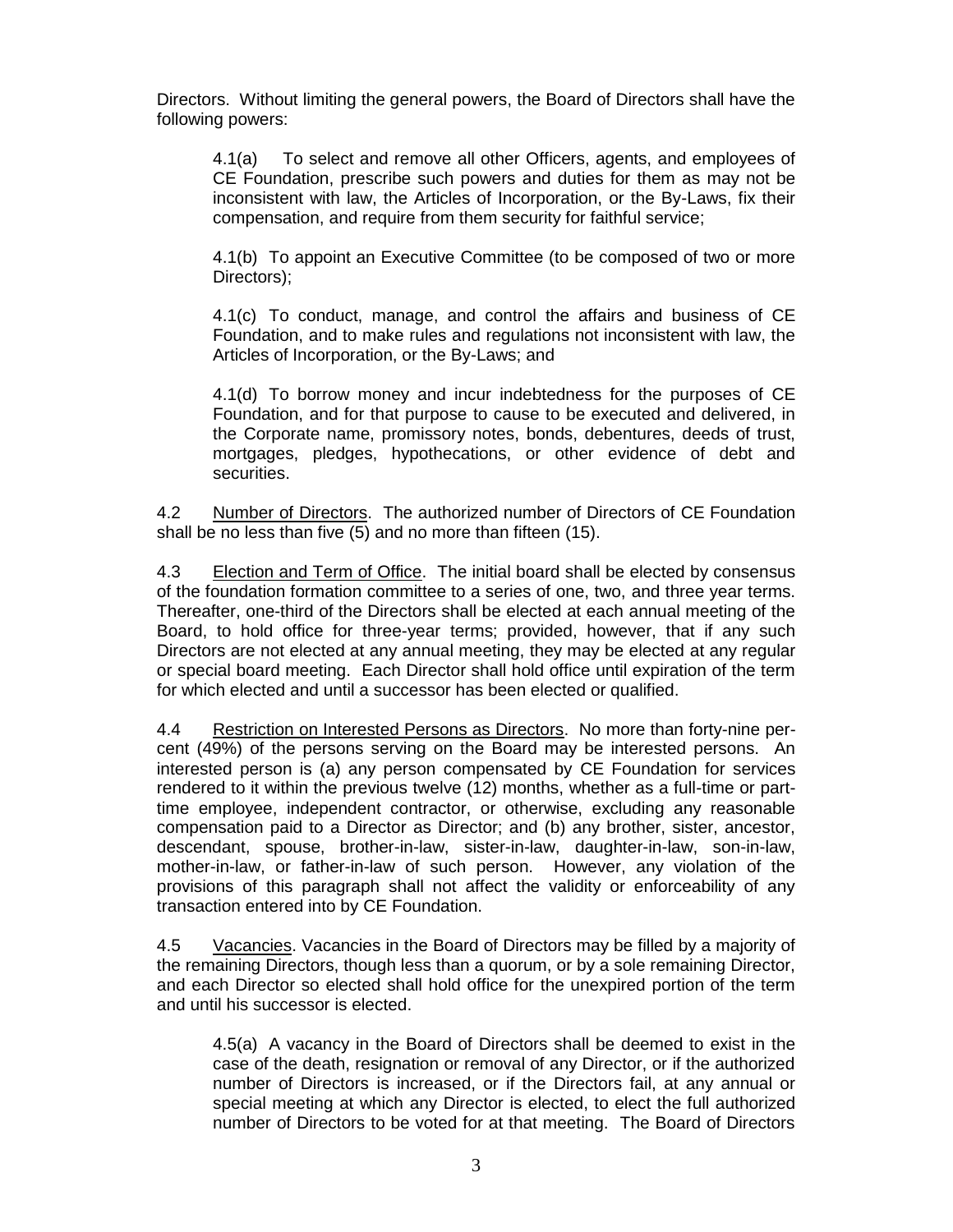may declare vacant the office of a Director if he is declared of unsound mind by an order of court or finally convicted of a felony, or if within thirty (30) days after notice of his election, he does not accept the office either in writing or by attending a meeting of the Board of Directors.

4.6 Resignation. Except on notice to the Attorney General of California, no Director may resign if CE Foundation would be left without a duly elected Director or Directors.

4.7 Removal. Any Director may be removed by the vote of a majority.

4.8 Quorum. A majority of the Directors in office, but not less than three (3) shall constitute a quorum of the Board for the transaction of business. Every act or decision done or made by a majority of the Directors present at a meeting duly held at which a quorum is present shall be regarded as the act of the Board of Directors, unless a greater number is required by law.

4.9 Place of Directors' Meetings. Meetings of the Board of Directors shall be held at the Principal Office of CE Foundation, or at any place within or without the State of California which has been designated from time to time by resolution of the Board or by written consent of all of the Directors.

4.10 Annual Meeting. An annual meeting of the Board of Directors shall be held on the first Thursday of June of each year at 6:00 P.M., unless the Board fixes another date or time and so notifies Directors. If the scheduled date falls on a legal holiday, the meeting shall be held on the next full business day. The purpose of this meeting is for the election of Directors, appointment of Officers, review and approval of the corporate budget and transaction of other business.

4.11 Regular Meetings. Regular meetings of the Board of Directors in addition to the Annual Meeting may be held at such day, hour, and place as determined by the Board.

4.12 Special Meetings. Special meetings of the Board of Directors for any purpose or purposes shall be called by the President or, if s/he is absent or unable or refuses to act, by any Vice President, or by any two Directors.

4.13 Notice. Written notice of the time and place of annual, regular, and special meetings shall be delivered personally to each Director, or sent to each Director by mail or other form of written communication, charges prepaid, addressed to him at his address as it is shown upon the records of CE Foundation at least four (4) days prior to the time of the holding of the meeting; and notices delivered personally shall be so delivered at least forty-eight (48) hours prior to the time of the holding of the meeting.

4.14 Waiver of Notice; Consent to Meeting. The transactions of any meeting of the Board of Directors, however called and noticed or wherever held, shall be as valid as though had at a meeting duly held after regular call and notice if a quorum is present and if, either before or after the meeting, each of the Directors not present signs a waiver of notice or a consent to hold such meeting, or an approval of the minutes thereof. All such waivers, consents or approvals shall be filed with the corporate records and made a part of the minutes of the meeting.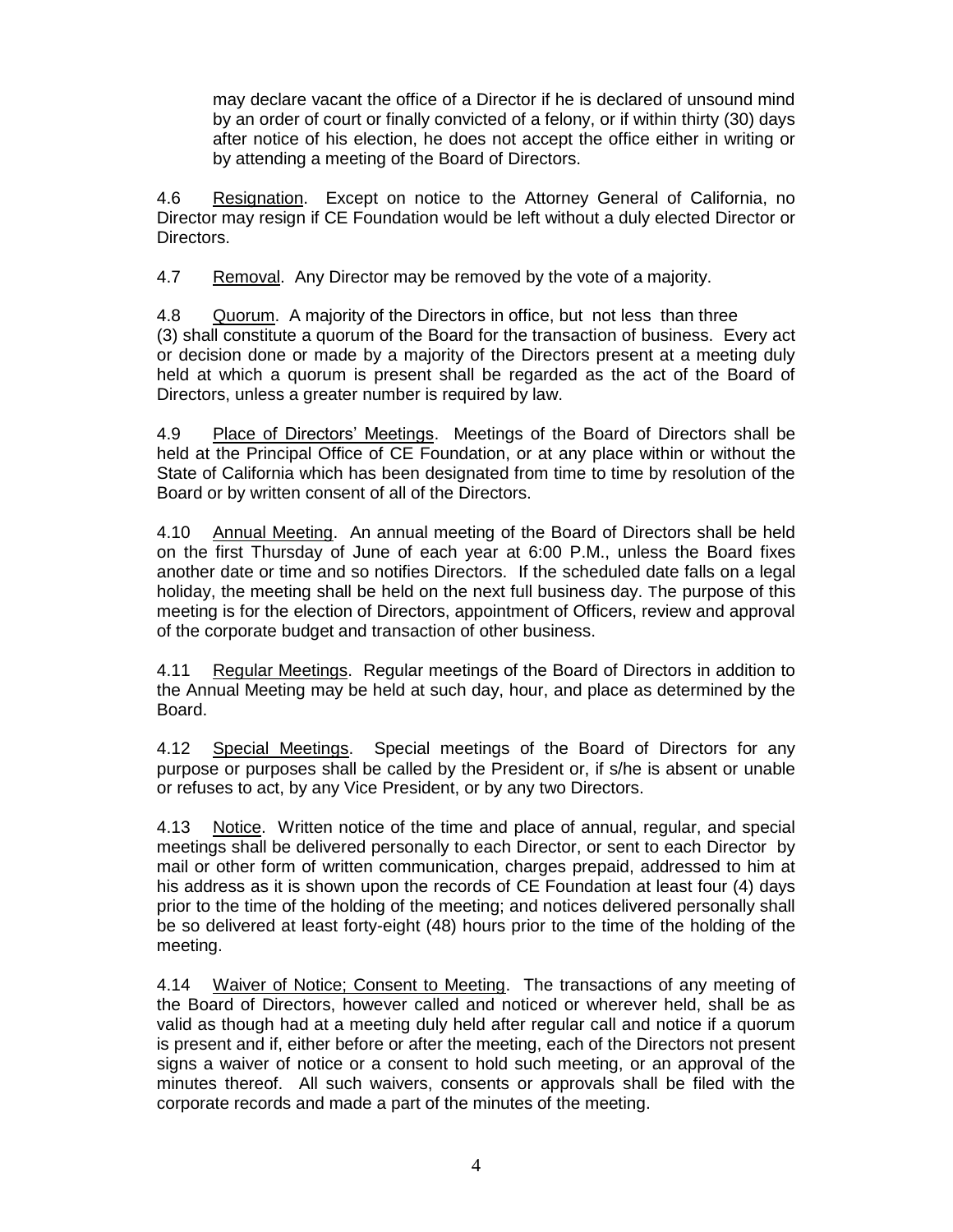4.15 Adjournment. A quorum of the Directors may adjourn any meeting of the Board of Directors to meet again at a stated day and hour; and in the absence of a quorum, a majority of the Directors present may adjourn from time to time until the time fixed for the next regular meeting of the Board.

4.16 Action Without Meeting. Any action required or permitted to be taken by the Board of Directors may be taken without a meeting, if all members of the Board shall individually or collectively consent in writing to such action. Such written consent or consents shall be filed with the minutes of the proceedings of the Board. Such action, by written consent, shall have the same force and effect as a unanimous vote of such Directors.

4.17 Fees and Compensation. The Directors shall not receive compensation for their services as Directors.

## **ARTICLE V: Executive Committee**

5.1 Number and Election. The Board of Directors, by resolution adopted by a majority of the Directors in office, may create an Executive Committee. If an Executive Committee is created, its membership shall include the President and one or more additional Directors elected by the Board of Directors.

5.2 Powers. The Executive Committee, when the Board of Directors is not in session, shall have and exercise such of the authority of the Board of Directors in the management of CE Foundation as is delegated to it by the Board of Directors; provided, however, that the Executive Committee may not:

5.2(a) Take any final action on any matter that, under the California Nonprofit Public Benefit Corporation Law, also requires approval of the Directors or approval of a majority of all Directors;

5.2(b) Fill vacancies on the Board or on any committee that has the authority of the Board;

5.2(c) Amend or repeal by-laws or adopt new by-laws;

5.2(d) Amend or repeal any resolution of the Board that, by its express terms, is not so amendable or repealable;

5.2(e) Create any other committees of the Board or appoint the members of committees of the Board;

5.2(f) Expend Corporate funds to support a nominee for Director after more people have been nominated for Director than can be elected; or

5.2(g) Approve any contract or transaction to which CE Foundation is a party and in which one or more of its Directors has a material financial interest, except as special approval is provided for in Section 5233(d)(3) of the California Corporations Code.

5.3 Tenure. Each member of the Executive Committee shall hold office until the next annual meeting of the Board of Directors following his election and until his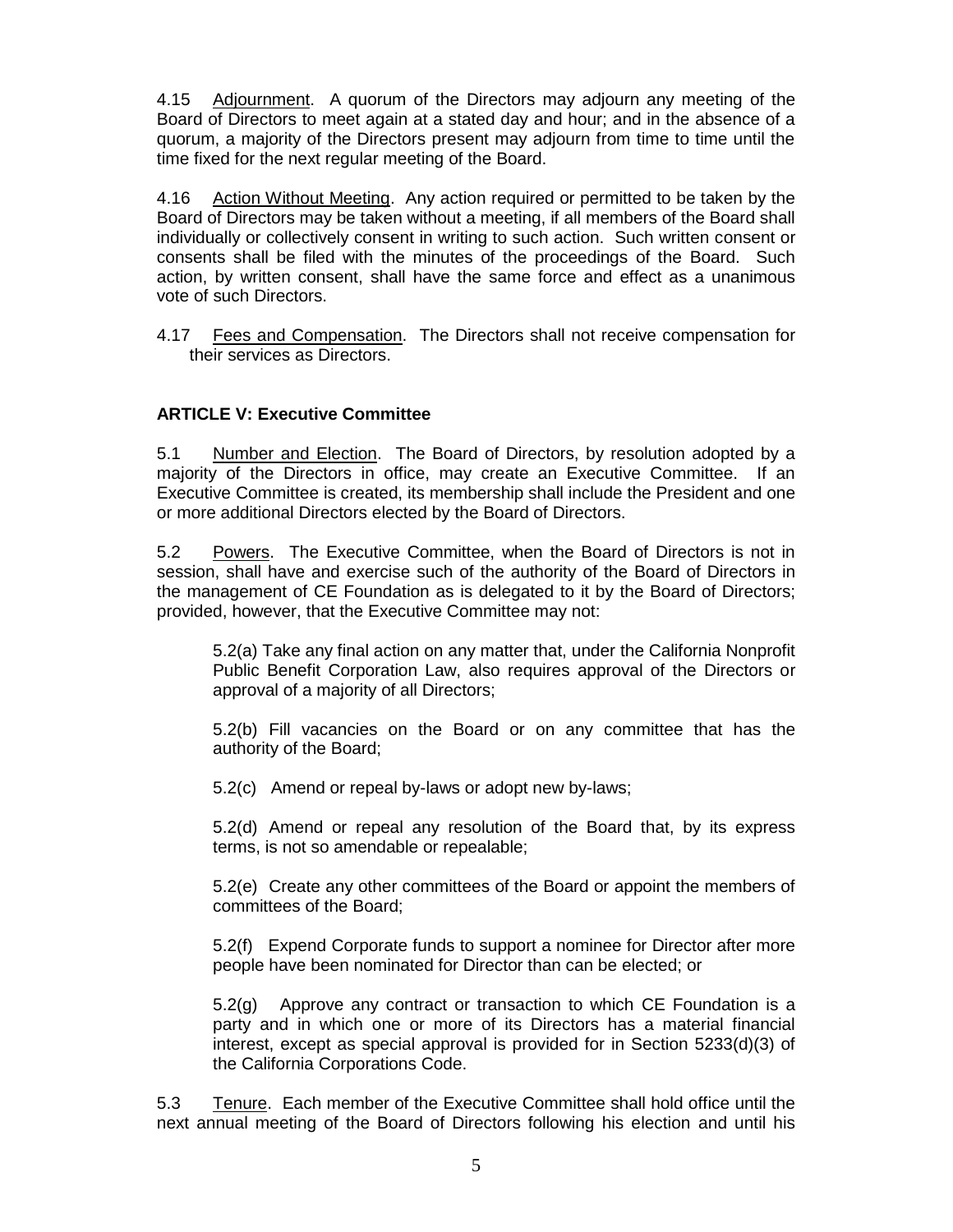successor as a member of the Executive Committee is elected, unless such member shall sooner resign or be removed.

5.4 Meetings. Meetings of the Executive Committee may be called by, or at the direction of, the President or a majority of the Members of the Executive Committee, to be held at such time and place as shall be designated in the notice of the meeting.

5.5 Notice. Notice of the time and place of any meeting of the Executive Committee shall be given at least four (4) days previously thereto by written notice delivered personally or sent by mail to each member of the Executive Committee at his address as shown by the records of CE Foundation. If mailed, such notice shall be deemed to be delivered when deposited into the United States mail in a sealed envelope so addressed, with postage thereon prepaid. Any member of the Executive Committee may waive notice of any meeting. The attendance of a member of the Executive Committee at any meeting shall constitute a waiver of notice of such meeting, except where a member of the Executive Committee attends a meeting for the express purpose of objecting to the transaction of any business because the meeting is not lawfully called or convened. Neither the business to be transacted at, nor the purpose of, any regular or special meeting of the Executive Committee need be specified in the notice or waiver of notice of such meeting, unless required by statute.

5.6 Quorum. A majority of the members of the Executive Committee entitled to vote shall constitute a quorum for the transaction of business at any meeting of the Executive Committee.

5.7 Manner of Acting. Formal action by Executive Committee. The act of a majority of the Executive Committee present at a meeting at which a quorum is present shall be the act of the Executive Committee.

5.7(a) Informal Action by Executive Committee. No action of the Executive Committee shall be valid unless taken at a meeting at which a quorum is present, except that any action which may be taken at a meeting of the Executive Committee may be taken without a meeting if a consent in writing (setting forth the action so taken) shall be signed by each member of the Executive Committee entitled to vote.

5.8 Resignations and Removal. Any member of the Executive Committee may resign from the Executive Committee at any time by giving written notice to the President or Secretary of CE Foundation and, unless otherwise specified therein, the acceptance of such resignation shall not be necessary to make it effective. Any member of the Executive Committee, except the President, may be removed at any time by resolution adopted by a majority of the Directors then in office.

5.9 Vacancies. Any vacancy occurring in the Executive Committee and any membership thereon to be filled by reason of an increase in the number of members of the Executive Committee shall be filled by a majority vote of the Directors then in office.

5.10 Compensation. Members of the Executive Committee as such shall not receive any stated salaries or compensation for their service.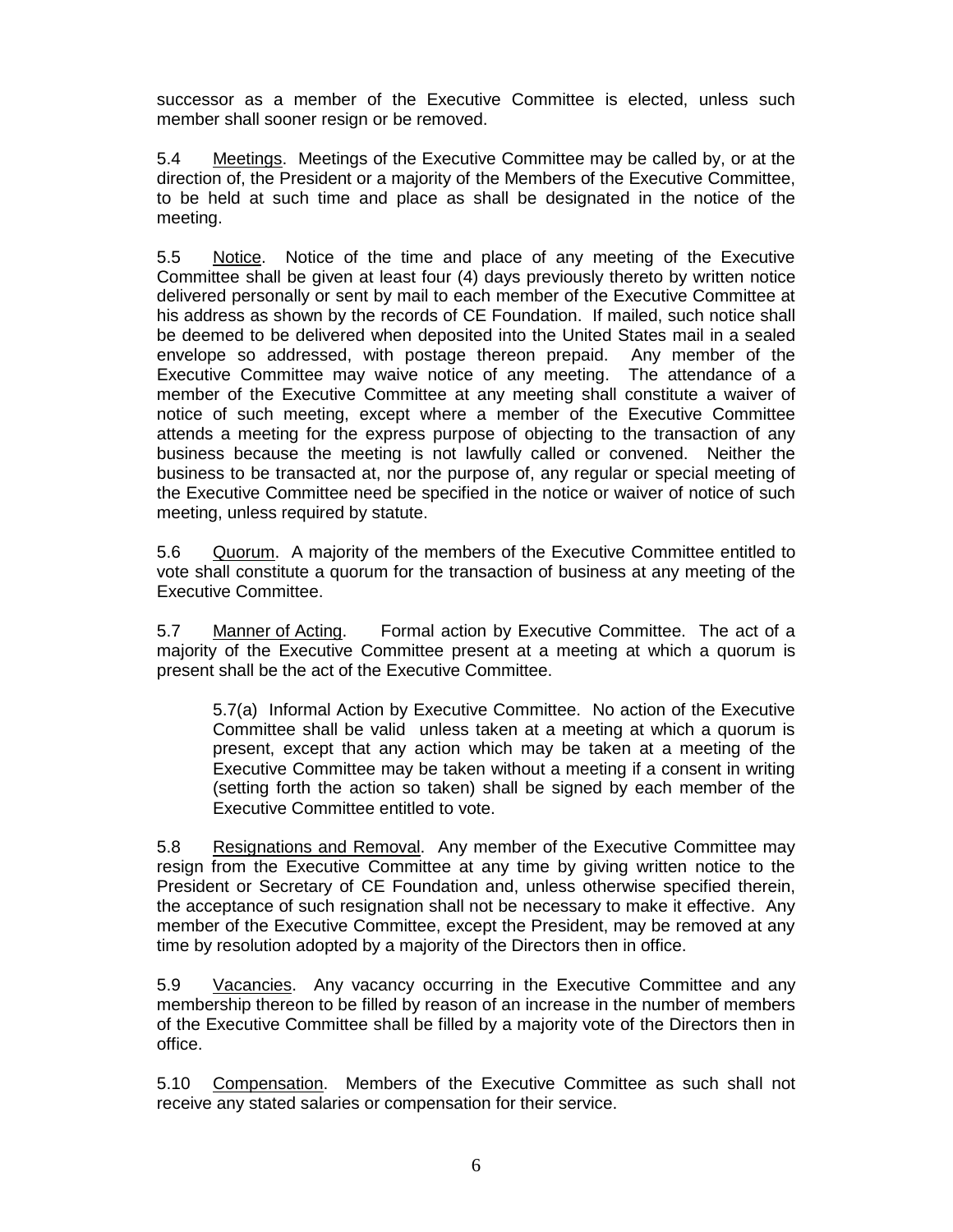5.11 Procedure. The President shall preside at meetings of the Executive Committee. The Executive Committee may adopt its own rules of procedure which shall not be inconsistent with these By-Laws.

# **ARTICLE VI: Officers**

6.1 Officers. The Officers of CE Foundation shall be a President, a Vice President, a Secretary and a Chief Financial Officer. Officers need not be Directors of CE Foundation. CE Foundation may also have, at the discretion of the Board of Directors, a Chairman of the Board, one or more additional Vice-Presidents, one or more Assistant Secretaries, and such other Officers as may be appointed in accordance with the provisions of Section XX. One person may hold two or more offices, except that neither the Secretary nor the Chief Financial Officer may serve concurrently as either the President or the Chairman of the Board.

6.2 Election. The Officers of CE Foundation, except such Officers as may be appointed in accordance with the provisions of Sections 6.3 or 6.5, shall be chosen annually by the Board of Directors, and each shall hold his office until he shall resign or shall be removed or otherwise disqualified to serve, or his successor shall be elected and qualified.

6.3 Other Officers. The Board of Directors may appoint, and may empower the President to appoint, such other Officers as the business of CE Foundation may require, each of whom shall hold office for such period, have such authority and perform such duties as are provided in the By-Laws or as the Board of Directors may from time to time determine.

6.4 Removal and Resignation. Any officer or agent may be removed, either with or without cause, by a majority of the Directors at the time in office, at any regular or special meeting of the Board, or, except in case of an officer chosen by the Board of Directors, by any officer upon whom such power of removal may be conferred by the Board of Directors.

6.4(a) Any officer or agent may resign at any time by giving written notice to the Board of Directors or to the President, or to the Secretary of CE Foundation. Any such resignation shall take effect at the date of the receipt of such notice or at any later time specified therein; and, unless otherwise specified therein, the acceptance of such resignation shall not be necessary to make it effective.

6.5 Vacancies. A vacancy in any office because of death, resignation, removal, disqualification or any other cause shall be filled in the manner prescribed in the By-Laws for regular appointments to such office.

6.6 Chairman of the Board. The Chairman of the Board shall be the Chief Executive Officer of the CE Foundation. The Chief Executive Officer of the CE Foundation shall, subject to the control of the Board of Directors, preside at all meetings of the Board of Directors, and shall have general supervision, direction and control of the business and Officers of CE Foundation. He shall be *ex officio* a member of all the standing committees, including the executive committee, if any, and shall have the general powers and duties of management usually vested in the office of President of a corporation, and shall have such other powers and duties as ay be prescribed by the Board of Directors.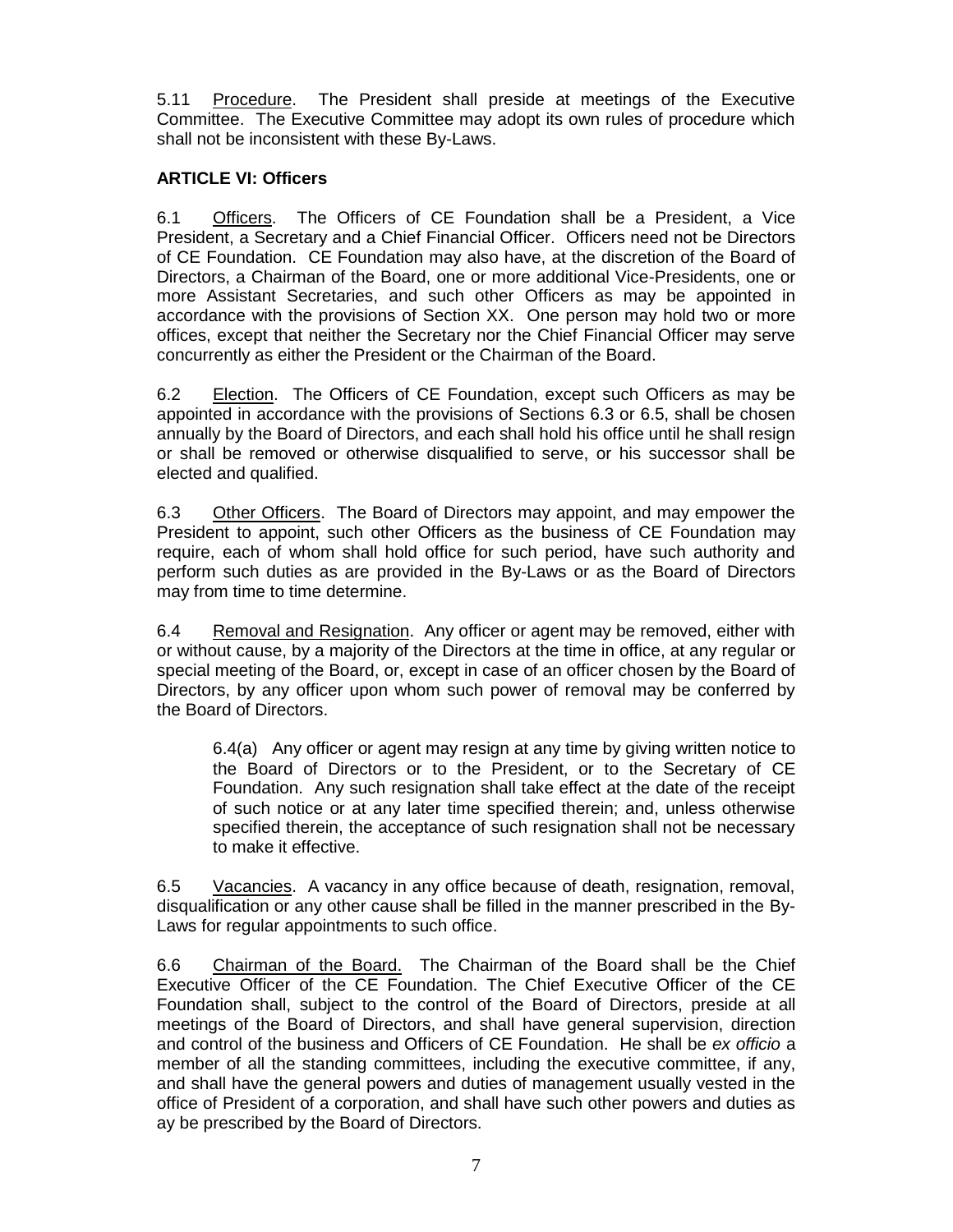6.8 Vice Chairman of the Board. In the absence or disability of the Chief Executive Officer, the Vice Chairman of the Board shall perform all the duties of the President, and when so acting shall have all the powers of, and be subject to all the restrictions upon, the President. The Vice Chairman of the Board shall have such other powers and perform such other duties as from time to time may be prescribed for them respectively by the Board of Directors.

6.9 Secretary and Assistant Secretaries. The Secretary shall attend all meetings of the Board of Directors and the Executive Committee or any other committee which may be constituted, and shall keep, or cause to be kept, at the Principal Office or such other place as the Board of Directors may order, a book of minutes of all such meetings, with the time and place of holding, whether regular or special and, if special, how authorized, the notice thereof given, the names of those present at Directors' or committee meetings, and a record of the proceedings of such meetings.

6.9(a) The Secretary shall give, or cause to be given, notice of all the meetings of the Board of Directors required by these By-Laws to be given, and shall have such other powers and perform such other duties as may be prescribed by the Board of Directors. He shall keep in safe custody the Seal of CE Foundation and, when authorized by the Board of Directors, shall affix the same to any instrument requiring it and, when so affixed, it shall be attested by his signature or by the signature of an Assistant Secretary.

6.9(b) If there shall be one or more Assistant Secretaries, the Assistant Secretaries, in the order determined by the Board of Directors, shall, in the absence or disability of the Secretary, perform the duties and exercise the powers of the Secretary and shall perform such other duties and have such other powers as the Board of Directors may from time to time prescribe.

6.10 Chief Financial Officer. The Chief Financial Officer shall keep and maintain, or cause to be kept and maintained, adequate and correct accounts of the properties and business transactions of CE Foundation, including accounts of its assets, liabilities, receipts, disbursements, gains, and losses. The books of account shall at all reasonable times be open to inspection by any Director.

6.10(a) The Chief Financial Officer shall deposit all moneys and other valuables in the name and to the credit of CE Foundation with such depositaries as may be designated by the Board of Directors. The funds of CE Foundation shall be paid out only on checks of CE Foundation signed by the President, Vice President, Chief Financial Officer, or Secretary, or by such officers as may be designated by the Board of Directors as authorized to sign them. The Chief Financial Officer shall render to the President and Board, whenever they request it, an account of all of his transactions as Chief Financial Officer and of the financial condition of CE Foundation, and shall have such other powers and perform such other duties as my be prescribed by the Board of Directors.

### **ARTICLE VII: Operating Committees**

7.1 Appointment. Operating Committees (either standing or special committees) may be created and abolished by the President or by the Board of Directors, except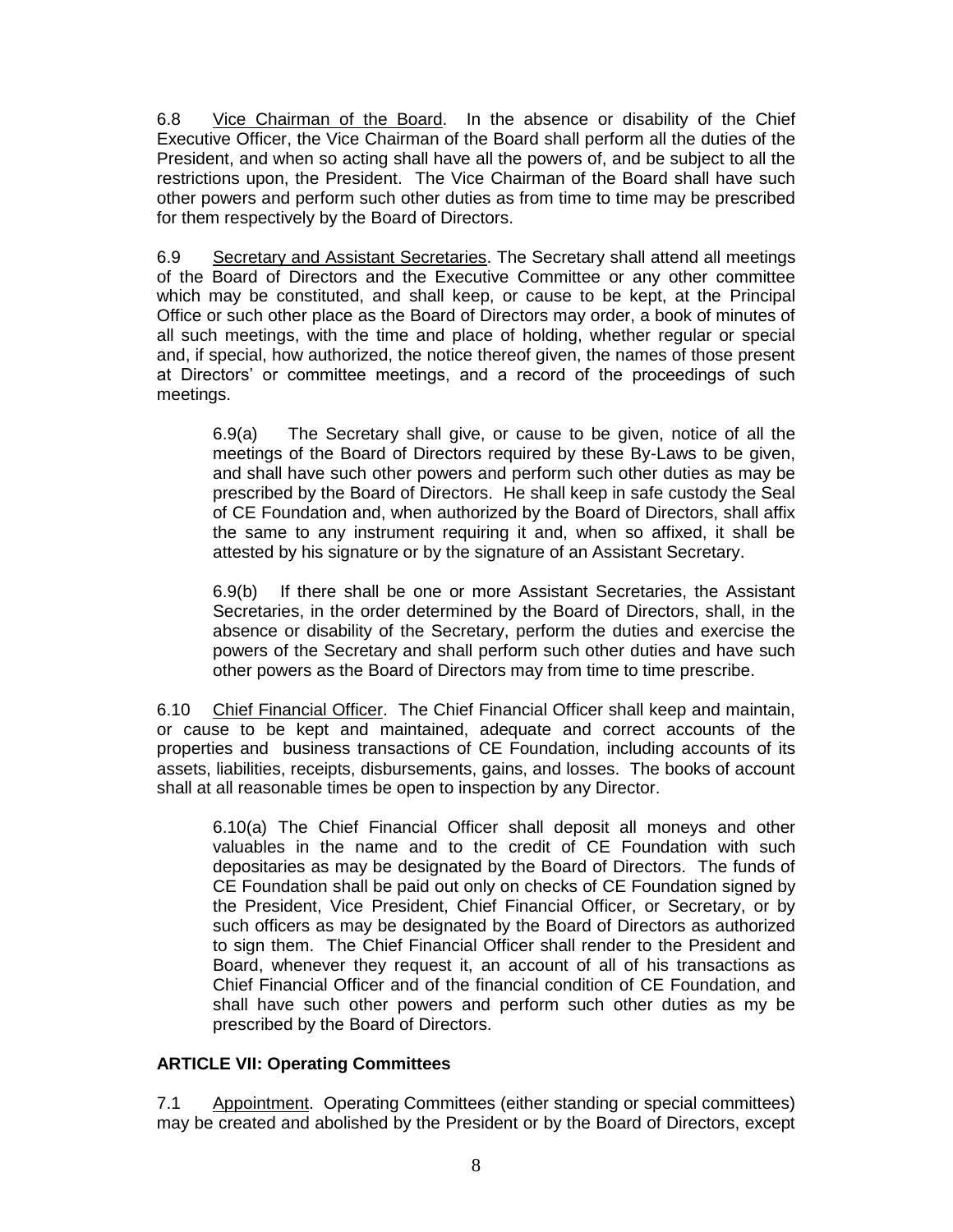to the extent that this authority of the President may be specifically limited by a resolution of the Board. Such operating committees shall discharge such responsibility as may be assigned to them. The President, with the approval of the Board of Directors, shall appoint the members of committees from among the Directors, Officers, professional advisors, and friends of CE Foundation.

7.2 Tenure, Procedure, and Notice. Each member of a committee shall continue as such until the next annual meeting of the Board of Directors and until his successor is appointed, unless sooner removed. Meetings of an operating committee may be called by the President, the Chairman of the committee or a majority of the committee members. Notice may be given at any time and in any manner reasonably designed to inform the members of the time and place of the meeting. Unless otherwise provided in the resolution of the Board of Directors approving the appointment of the members of the committee, a majority of the whole committee shall constitute a quorum. Each committee may adopt its own rules of procedure, which shall not be inconsistent with the terms of its creation or these By-Laws.

### **ARTICLE VIII: Records and Reports**

8.1 Inspection of Corporate Books. CE Foundation shall keep in its Principal Office, for the transaction of business, the original or a copy of these By-Laws as amended or otherwise altered to date, certified by the Secretary.

8.1(a) Every Director shall have the right, at any reasonable time, to inspect all books, records, and documents of every kind, and the physical properties of CE Foundation.

8.2 Annual Report. The Board shall cause an annual report to be sent to the Directors within 120 days after the end of CE Foundation's fiscal year. That report shall contain the following information, in appropriate detail, for the fiscal year:

8.2(a) The assets and liabilities, including the trust funds, of CE Foundation as of the end of the fiscal year;

8.2(b) The principal changes in assets and liabilities, including trust funds;

8.2(c) The revenue or receipts of CE Foundation, both unrestricted and restricted to particular purposes;

8.2(d) The expenses or disbursements of CE Foundation for both general and restricted purposes;

8.3 The annual report shall be accompanied by any report on it of independent accountants or, if there is no such report, by the certificate of an authorized Officer of CE Foundation that such statements were prepared without audit from CE Foundation's books and records.

8.3(a) As part of the annual report to all Directors, CE Foundation shall annually prepare and furnish to each Director a statement of any transaction or indemnification of the following kind within 120 days after the end of CE Foundation's fiscal year: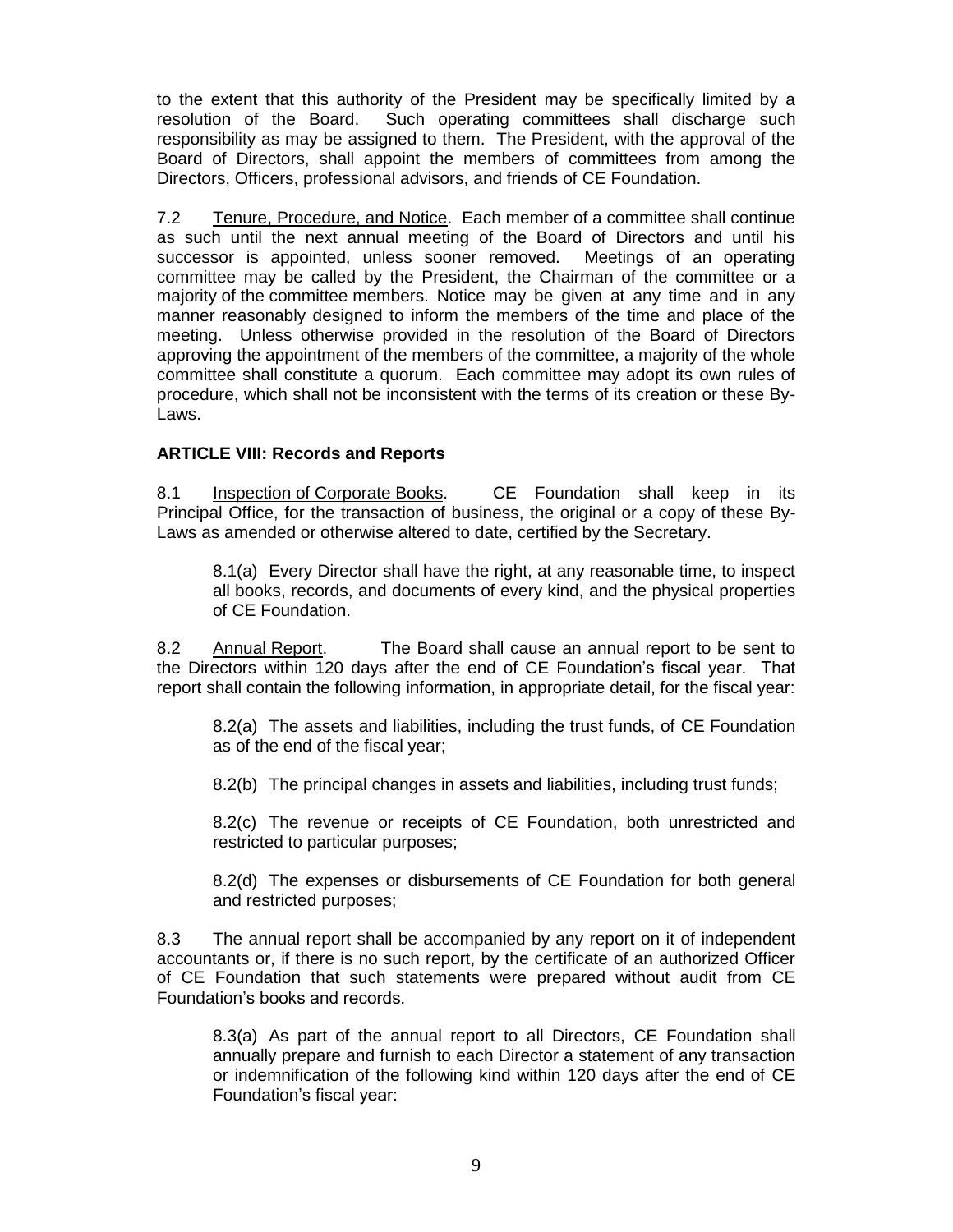8.3(b) Any transaction (i) in which CE Foundation, its parent, or its subsidiary was a party, (ii) in which an "interested person" had a direct or indirect material financial interest, and (iii) which involved more than \$50,000.00, or was one of a number of transactions with the same interested person involving, in aggregate, more than \$50,000.00. For this purpose, an "interested person" is either of the following:

8.3(c) Any Director or Officer of CE Foundation, its parent, or its subsidiary (but mere common Directorship shall not be considered such an interest); or

8.3(d) Any holder of more than ten percent (10%) of the voting power of CE Foundation, its parent, or its subsidiary. The statement shall include a brief description of the transaction, the names of interested persons involved, their relationship to CE Foundation, the nature of their interest in the transaction and, if practicable, the amount of that interest, provided that if the transaction was with a partnership in which the interested person is a partner, only the interest of the partnership need be stated.

8.3(e) Any indemnifications or advances aggregating more than \$10,000.00 paid during the fiscal year to any Officer or Director of CE Foundation under Sections XX of these By-Laws.

#### **ARTICLE IX: Miscellaneous**

9.1 Corporate Seal. A corporate seal shall be provided and adopted by the Board of Directors and shall consist of two concentric circles with the words "COMPETETIVE EDGE CHARTER ACADEMY FOUNDATION" and the words "Incorporated Month XX, XXXX, California" inscribed thereon.

9.2 Contract, etc., How Executed. The Board of Directors may authorize any Officer or Officers, agent or agents, to enter into any contract or execute any instrument in the name of and on behalf of CE Foundation, and such authority may be general or confined to specific instances; and unless so authorized by the Board of Directors, no Officer, agent or employee shall have any power or authority to bind CE Foundation by any contract or engagement or to pledge its credit or to render it liable for any purpose or in any amount.

9.3 Representation of Shares of Other Corporations. The Chairman of the Board, the President, any Vice President or the Secretary of CE Foundation are authorized to vote, represent and exercise on behalf of this Corporation all rights incident to any and all shares of any other corporation or corporations standing in the name of CE Foundation. The authority herein granted to said Officers to vote or represent on behalf of CE Foundation any and all shares held by CE Foundation in any other corporation or corporations may be exercised either by such Officers in person or by any person authorized to do so by proxy or power of attorney duly executed by said officers.

9.4 Construction and Definitions. Unless the context otherwise requires, the general provisions, rules of construction and definitions contained in the California Non-profit Public Benefit Corporation Law shall govern the construction of these By-Laws.

### **ARTICLE X: Indemnification and Insurance**